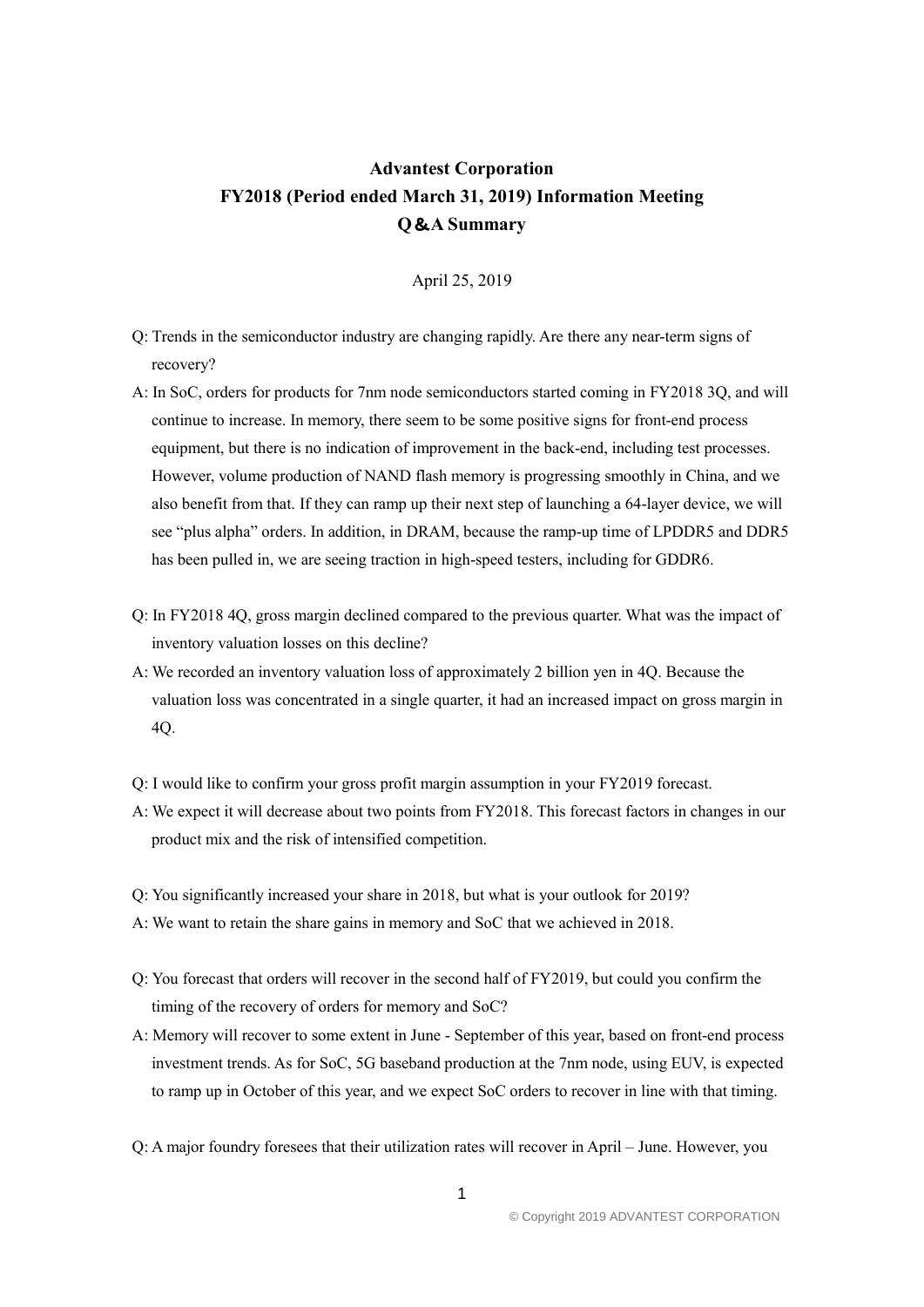currently forecast that the recovery timing of SoC testers will lag the foundry's recovery timing? A: We think so.

- Q: Regarding 5G, chipmakers and your main competitor say that they see some demand increase related to 5G base stations, but what is your sense of this? And what about your share of the 5G market?
- A: We have the business of the major FPGA manufacturers. The major manufacturers of RF devices for base stations, transceivers, and baseband chips use both our and our main competitor's products. Based on this, we have a share target of more than half the total 5G-related market.
- Q: Your operating profit margin for FY2019 is expected to decrease by 9.9 points, but R&D and depreciation costs are expected to be virtually unchanged, while gross profit margin will decline by 2 points. Where is the remaining 7.9 point decline coming from?
- A: The biggest factor is labor costs. The decline is due to the fact that we added approximately 200 employees in FY2018, the impact of which will be fully felt in FY2019, and we also plan to add another 200 employees in FY2019.
- Q: Will FY2020 results recover to the level of FY2018, or not?
- A: Our mid-term business plan targets a three-year average of 250 billion yen in annual sales. We posted 282.5 billion yen in FY2018 and expect to post 230 billion yen in FY2019, so we will achieve our target if sales reach 250 billion yen in FY2020. The market is expected to recover by then, but we cannot make solid predictions. In fact, our initial sales forecast for FY2018 was 230 billion yen, exactly the same as the forecast for FY2019 that we issued today. We feel that an inflection point is definitely coming in 2020, but we cannot be sure how big it will be at this stage.
- Q: What is the status of MRAM tester development, and will these testers contribute to revenue?
- A: We are working on this topic in an industry-academic collaboration, and we know that we can measure MRAM with our testers. It may require a specialized interface, but we do not think that the development of a whole new product is necessary. If demand for MRAM test arises, we can cover it.
- Q: How far ahead can you predict demand for testers?
- A: For sales, we can make solid predictions three months ahead. Although orders are not clearly visible three months ahead, we can formulate predictions to some extent up to six months in advance, based on customer negotiations and our track record of converting negotiations to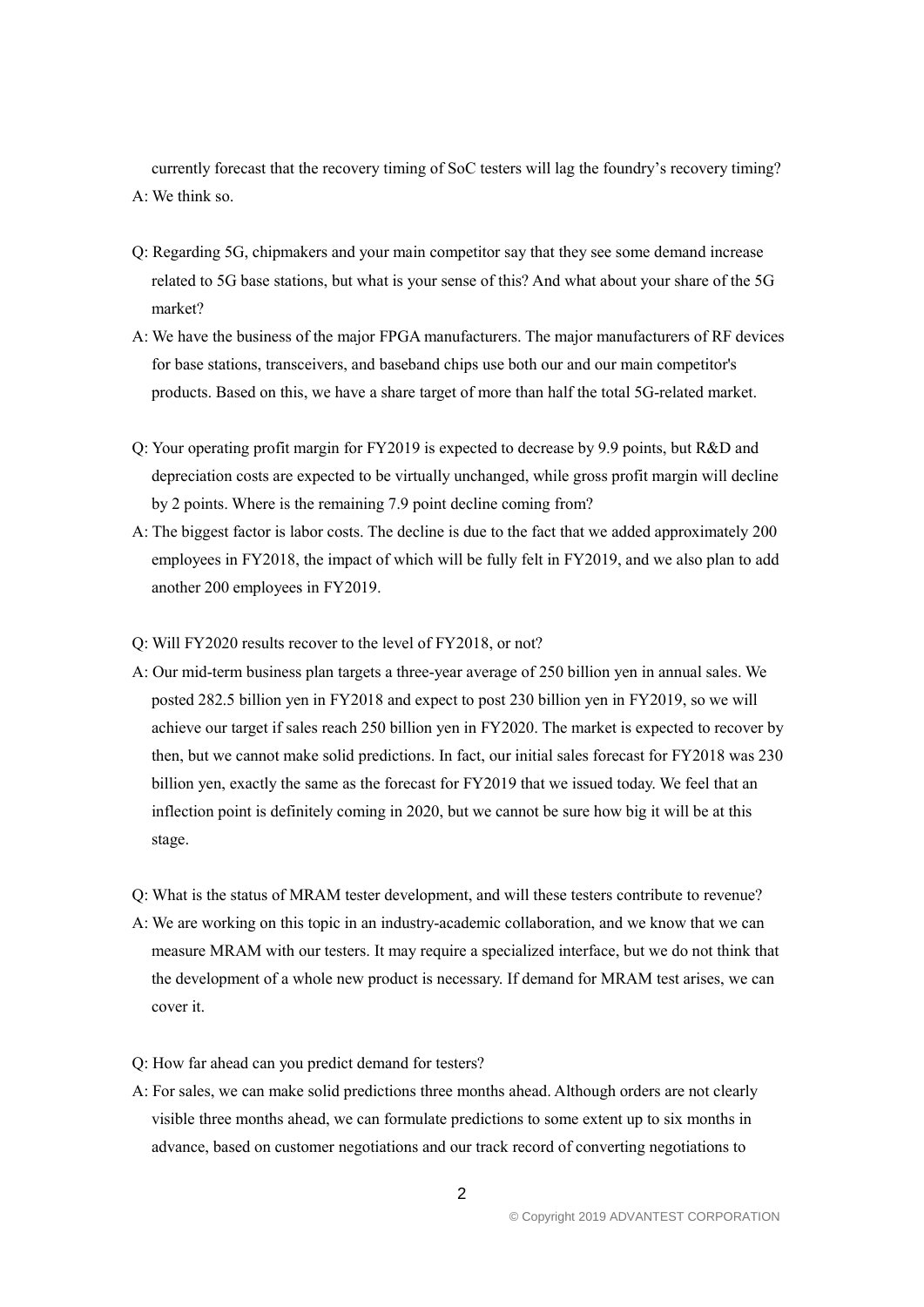orders. Of course, our discussions with customers for R&D cover a much longer timeframe.

- Q: Your gross profit margin will decrease by two points in fiscal 2019, but if SoC tester sales are relatively strong, might this not boost gross profit margin?
- A: One point is that we cover diverse SoC semiconductor test categories. In addition, we expect gross profit margin on SoC testers to decrease in future as customer supply chains change.
- Q: In the conservative scenario of your mid-term management plan, you posit an operating profit margin of 15% for 230 billion yen in sales, for a total operating profit of 34.5 billion yen. On the other hand, in FY2019, you expect to post an operating profit of 30 billion yen on sales of 230 billion yen. If margins tend to deteriorate, would you consider additional cost reduction measures?
- A: We experienced a vibrant tester market in 2018, and we shifted to a more aggressive stance toward the future compared to when we formulated our mid-term plan. In order to further capture the growth opportunities coming in 2020 and thereafter, we believe this fiscal year is the right time to invest.
- Q: How much revenue do you foresee in FY2019 from the newly acquired Astronics system- level test business?
- A: We expect 55 to 60 million dollars in sales. This is based on business with their existing customers, but we also want to market to our customers to expand sales further. The gross profit margin of these products is similar to that of our existing products.
- Q: 5G-related tester demand is illustrated in slide 23 of your presentation materials, but will this demand appear in the order of base stations, smartphones, and then data centers, as shown in the diagrams, or will it all appear at once?
- A: The 5G smartphones coming out this year can use both 4G and 5G networks, and if these are widely adopted it will generate tester demand, but the key point is how fast 5G base stations are built. We are watching this closely.

## Note

This document is prepared for those who were unable to attend the information meeting and is intended only for reference purposes. The original content has been revised and edited by Advantest for ease of understanding.

This document contains "forward-looking statements" that are based on Advantest's current expectations, estimates